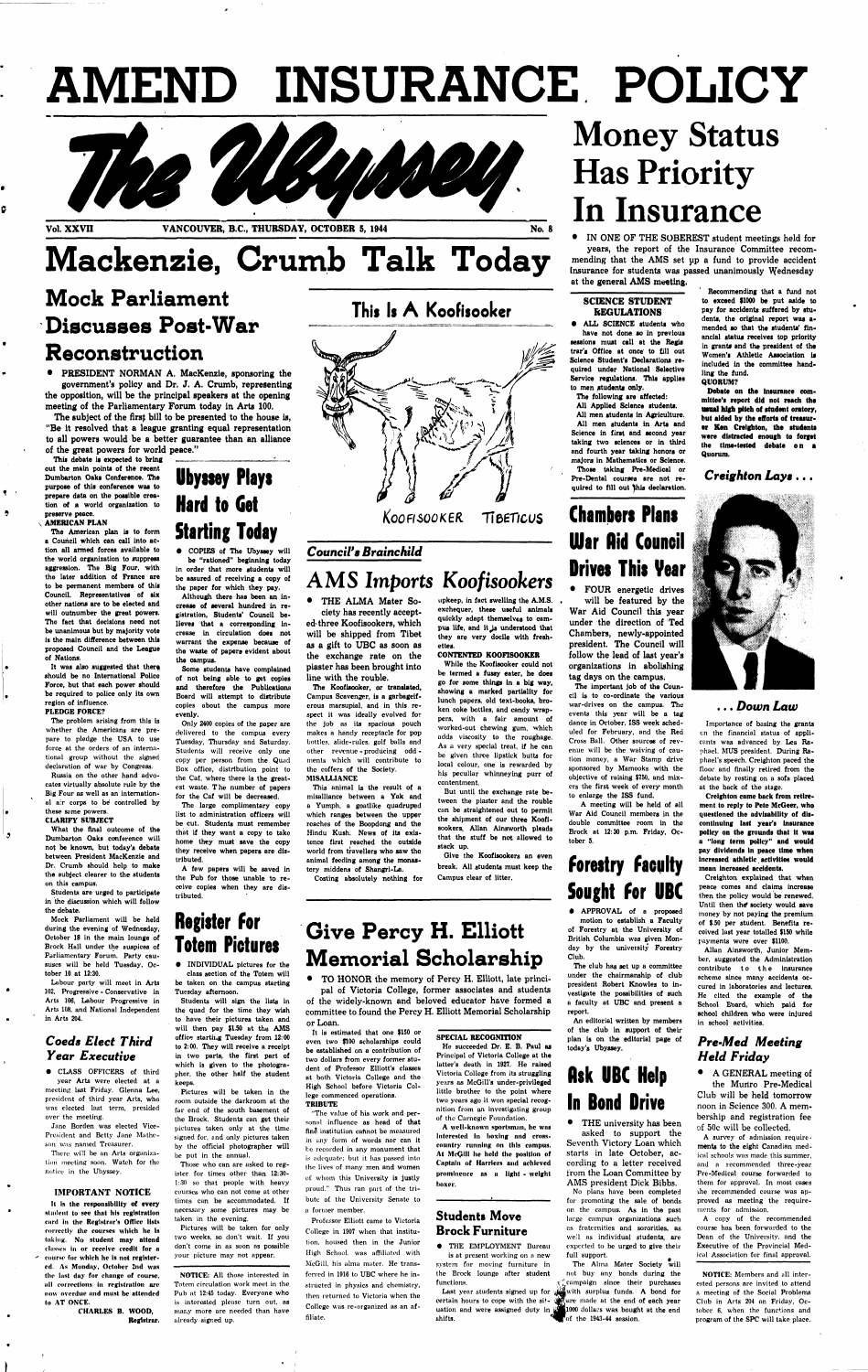Page Two T H E UBYSSE Y Thursday, October 5, 1944

### **• from the editor's pen » » »**

### **Forestry Proposal**

Following is an editorial written by members of the Forestry Club in support of their request for a Forestry Faculty at the University of British Columbia. In publishing it, The Ubyssey heartily endorses the request, the good points of which are evident to all who are thinking of both the future of the province and the university.

#### —THE EDITOR.

As we well know, our fosests in British Columbia are our most important natural resource. This is proven by the fact that three-fifths ef our land in B.C. is fit only for growing timber and will therefore be of no use to agriculture. Also that .40 out of every dollar of revenue to the government comes from some form of forestry industry. We now realize that in order to insure ourselves against future depletion we must introduce some form of sustained yield for our timber and we must also realize that in order to do this we will need to have the necessary number of scientifically trained personnel to manage our vast timber holdings and to carry on forest research in both wood utilization and silvicultural methods. Even today only scientifically trained men holding a forestry degree can hold an executive position in our provincial forest branch.

In the large American universities such as the University of Idaho, the University of. Washington, the University of California, Yale University, our Toronto University and many other institutions in both the USA and Canada forestry is a very definite part of their educational facilities just as agriculture at our university enjoys a place as one of the main sciences.

Silvicultural management of forests cannot be successfully undertaken by remote control nor by persons without scientific forestry training. In B.C. the number of professional foresters locally responsible for the management of definite forest areas is grossly inadequate. This applies both to the Government and private forest land owners and operators.

In these institutions there is a straight course in forestry with a degree of B.Sc.F. offered and a graduate course with degrees of M.Sc.F. and Ph.D. in Forestry.

In the past there has not been the demand for technically trained foresters in British Columbia and therefore there were few students interested in forestry. A small faculty was all that was justified in view of the number of students; consequently instruction was bound to be restricted in its scope as one cannot expect a professor to be an expert in all fields of his profession. The American colleges have large student enrollments, therefore large faculties are required, more funds are available so that high calibre men are attracted. With the awakening interest in forest management in British Columbia, there is a demand for technical foresters which cannot be supplied by our present restricted conditions at the University of British Columbia. The following are some of the points with regard to Forest Education that were presented to the Royal Commission On Forestry in 1944 by the Canadian Society of Forestry Engineers, a group of professional foresters, not necessarily engineers but men holding forestry degrees. The Society

has 98 members in British Columbia, of whom 53 are in Government service or on the University staff,  $35$  in the forest industries and 12 consultants or retired.

Why is it, that when you hunch—perhaps for hours—over a writing pad—pen scrambling frantically—in a frank outpouring of self—, after you tuck the letter lovingly in an envelope,— even go so far as to press a stamp in considerate fashion on this envelope, why is it that you find the letter three weeks later staring pallidly at you in a dead, disappointed fashion?

The present curriculum and number of instructors at the University of B.C. are inadequate to maintain the high standard of qualification in the science of forestry which is appropriate to praduation in the University of a province whose most important natural resource is the forest. The forestry curriculum appears to be inadequate as follows: The student is unable to take a straight forestry course but must take forestry in combination with some other science, i.e., with engineering in the Faculty of Applied Science, or with botany or commerce in the Faculty of Arts and Science. Too small a proportion of the student's time is spent on forestry subjects. The student receives little actual forestry instruction before his fourth year and too little time is given to field practice.

EDITOR-IN-CHIEF JOHN TOM SCOTT

The Society recommends that only one bachelor's degree, B.Sc.F. be granted to forestry students following satisfactory completion of five years of work in technical forestry, but that the student be encouraged in his senior years to specialize in accordance with his ability and inclination in subjects which will qualify him for the particular field in forestry in which he is most interested. That more field instruction and practical forestry exercises be provided and that at least one term of the student's work' be undertaken at the university forest near Pitt Lake. That adequate buildings and facilities be provided to meet the requirements of an expanding forestry program both on the University campus and at the Pitt Lake University Forest. That, in the organization of the proposed Forest Research

Institute by co-operative action of both Governments, Industry and the University, arrangements be made for the scientific personnel of the Institute to assist in undergraduate instruction, and for University instructors and senior students to have full use of the Institute research facilities.

Because the province's forestry policy is in a state of flux and because the public education is a necessary fundamental of forestry, we, the Forestry Club of the University of British Columbia will attempt to bring before you this year a number of technically trained foresters from both government and industry to explain some of the forestry problems in our province.

### **the last word . . .** *by Mardee Dundas*

• THERE is perhaps nothing quite so frustrating in the wide range of everyday experiences as the sudden, shocking discovery of an unmailed letter.

Being a confirmed unmailed letter-finder, I can knowingly say that the sensation of finding a little letter, once brought benevolently and optimistically into the world only to die in some

musty corner, is somewhere between the sensation of stepping up when there isn't a step and the feeling one has when they discover they haven't enough money to pay a restaurant bill.

#### NO JUSTICE

Many people claim there are Postal Pixies, little sprites who snatch your letters out of listless hands and spirit them away to Postal Pixie hiding places—kitchen ledges, writing desks, overcoat pockets, women's handbags and other pixie-like places.

#### PIXIES?

But you can't murmur "Postal Pixies" to irate and unwritten-to friends, and few are the long-distance friendships which can thrive on a letterless existence.

And then again, the loss is just as much yours as anyone elses. No one likes to leave pieces of their personality lying around where they can't be appreciated—or replied to. Who knows what little pearls of wisdom, and gems of wit were written to sparkle unseen.

#### WHO KNOWS!

How many times has the path of true love been detoured? How many times have birthday's gone un-Happy Birthdayed? How many Thank You notes have never gone beyond the enveloping stage. Who knows!

Who knows? This is the whole bitter point of this column. No one ever knows or ever will know about your flashes of wit, considerate nature, sage wisdom, or undying devotion, but yourself. FRUITLESS

There *seems* to be *no* practical solution either. One perhaps could mail all his or her unmailed letters after one has untombed them or one could limit one's circle of friendship to a radius of flat rate telephone call districts. All of which would lead to mental isolationism.

But the most frustrating thought of all is this. Have you ever thought of all the letters you might have received but didn't?



For Advertising Standard Publishing Co. Ltd.<br>2182 W. 41st KErr. 1 **KErr. 1811** Campus Subscriptions— \$1.50 Mail Subscriptions-\$2.00 Issued every Tuesday, Thursday, and Saturday by the Students' Publication Board of the Alma Mater Society of the University of British Columbia.

Senior Editor Marion Dundas Associate Editor Bruce Bewell, Marion Ball Helen Worth Assistant Editors Edith Angove, Don Stainsby Reporters

Flo Johnson, Keith Cutler, Hilda Halpln, Fred Maurer, Beverly Cormier, Alice Tourtellats, Rod Fearn, Noni Calquhoun, Phil Shier, Phil Tindle, Phyllis Couling, Win McLeod, Tom Preston, Patricia Rogers, Frank Weldo, Rae Woodman, Marcella Hoskins, Kay Mc-Laughlin, Robin Little, Betty Gray.

SPORTS REPORTERS Donna Meldrum, Laurie Dyer, Bruce Lowther, Dave Robinson, Fred Cromble.

PHOTOGRAPHY DIRECTOR Art Jones. STAFF PHOTOGRAPHERS Brian Jackson, Bert Levy, Don Cameron, Jack Leshgold, Ruas Mc-

Bride, Fred Grover.

#### **NOTICE**

• A MEETING will be held on Friday, October 6, in Aggie 100 at 12:30 p.m. of fourth year Artswomen to have elections .for the offices of vice-president and secretary-treasurer. The meeting will be held under the direction of Lulla Ireland. All fourth year Artswomen are urged to attend.